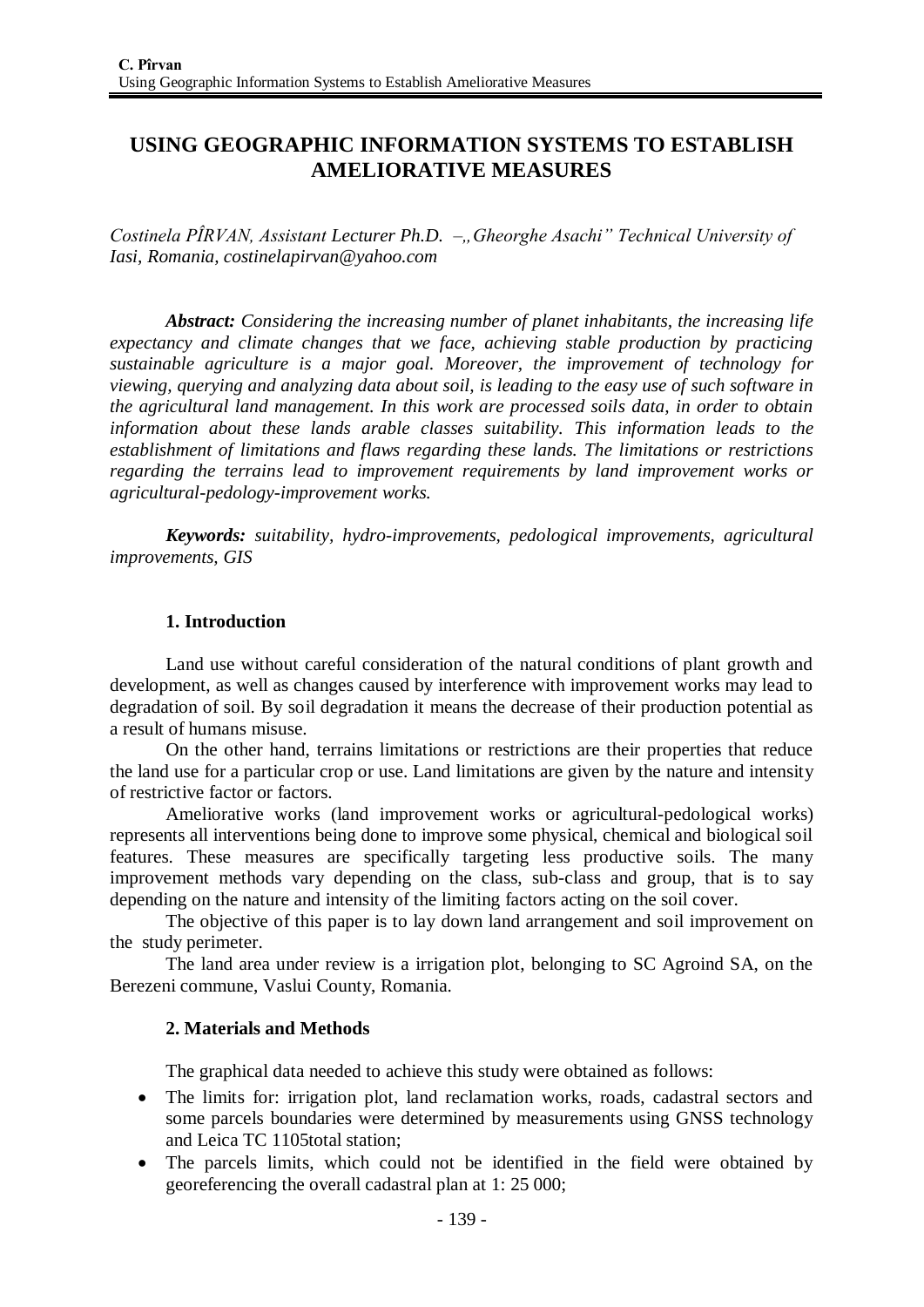- The limits of the soil units from the analyzed area were obtained by georeferencing the soils map, drawn at 1: 10 000 [5]. The alphanumeric data used for analysis are:
- The average annual values of precipitation and temperatures during 1970-1992, provided by the meteorological station Huşi [1], which is the closest to the study area;
- Data on analyzed soils, were provided by the Soil study at 1: 10 000 for Berezeni commune prepared by the Office of Soil Survey and Agrochemical Studies, Vaslui in 1997 [5].

To establish the requirements for soil improvement and hydro-improvement works it is necessary to know the limitations and shortcomings of these lands. Deficiencies or limitations of these lands are given by the suitability of these arable lands. The suitability categories (class, subclass, the group and subgroup of arable suitability) shall be determined according to the methodology in force [3], based on soils properties, which deals with both natural conditions and interference from irrigation works. To characterize the soil units based on these properties, some synthetic biophysical parameters are used, converted into organic soil characterization indicators [4].

The 2012 Romanian System of Soil taxonomy was used for inclusion of soils in the new classes, types and subtypes of soil.

For graphic and alphanumeric data analysis was used ArcGIS software, version 9.3.

#### **3. Results and Discussions**

In the first instance is analyzed the soil taxonomy at higher level, specifically the class, type and subtype of soil. Data on taxonomy soils at higher level are useful both for establishing the arable suitability class which require knowledge of the soil type and for the information it provides on the soils productivity (by soil type) and some limitations of terrains imposed by the soil subtype.

Soils in the analyzed area of the irrigation plot fall into three soil types (Fig. 1), namely: cernisols, hidrisols and protisols [2].

Thus, within the perimeter of the study area, as a result of soil mapping [5], 4 soil types have been identified, according to the Romanian System for Soil Classification 1980 (SRCS 1980). These 4 types of soil can be grouped in accordance with amendments to the classification of the soils of the new System of Soil Taxonometrie 2012 (2012 SRTS), in three soil types, which under pedological systematic falls in 3 soil classes, namely cernisols class, hidrisols class and protisols class (fig. 1).

Cernisols class occupies 109.9 ha from the total surface land taken in the study area, which represents 11,62%, hidrisols class occupies 139.5 ha, which represents 14,75% while protisols class occupies 696.6 ha, which represents 73,63%.

The encountered Soil types in the analyzed perimeter are chernozems, gleysols and fluvisols (Fig. 1), such information leading us to some first conclusions on the analyzed soils. So: chernozems are very high fertility soils, which can be used for all utilities and crops in Romania; fluvisols are high fertility soils and are being used for a wide range of crops, especially vegetables; gleysoils are low fertility soils, naturally used as pasture, but it can be used for certain crops, contraindicated for vineyards and fruit trees.

If we analyze the encountered soil subtypes (Fig. 1) we can note that all units face soil salinization, criterion associated with soil sodification.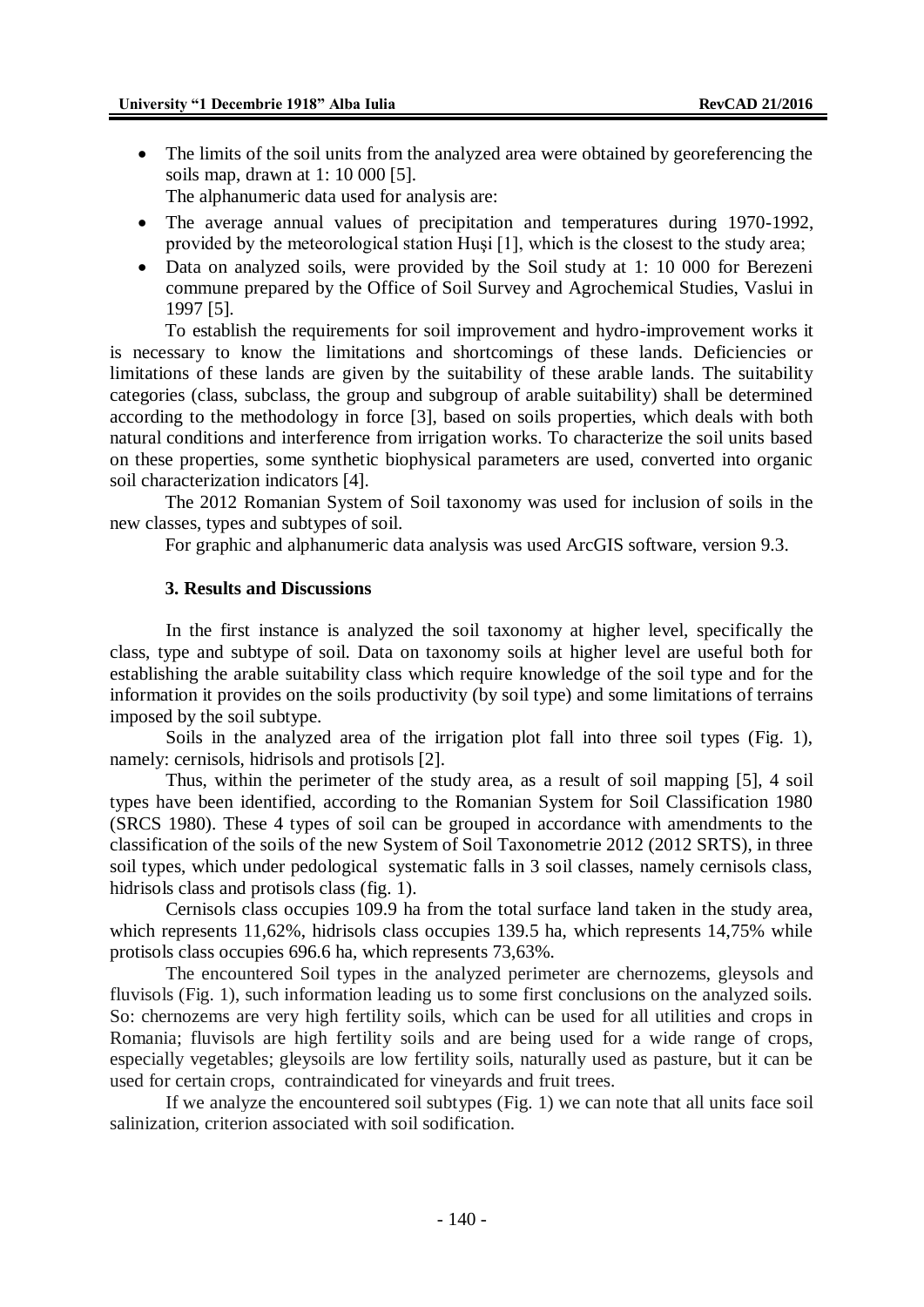

Fig. 1 Soils taxonomy at higher level

As we said earlier, soil units are grouped in relation to the suitability to field crops or other uses in classes, subclasses and groups (Table 1), using the limiting factors for a given production uses criterion [3]. The performance class suitability it is given by the intensity of the largest soil limitation. The subclass is determined by the nature of limitation or associated limitations. The group is a subdivision within subclass of limitations caused by different intensities.

|  |  | Table 1 Determination of class, subclass and group at arable suitability for US 63 |  |
|--|--|------------------------------------------------------------------------------------|--|
|--|--|------------------------------------------------------------------------------------|--|

| Characteristics of US in order to establish suitability of | 63          |                 |              |  |  |  |  |
|------------------------------------------------------------|-------------|-----------------|--------------|--|--|--|--|
| the arable class                                           | <b>Name</b> | Symbol          | <b>Class</b> |  |  |  |  |
| Soil texture in upper horizon                              | Clay        | а               |              |  |  |  |  |
| Rainfall                                                   | Middle      | P <sub>05</sub> |              |  |  |  |  |
| Volum edafic                                               | Excessive   | V <sub>0</sub>  |              |  |  |  |  |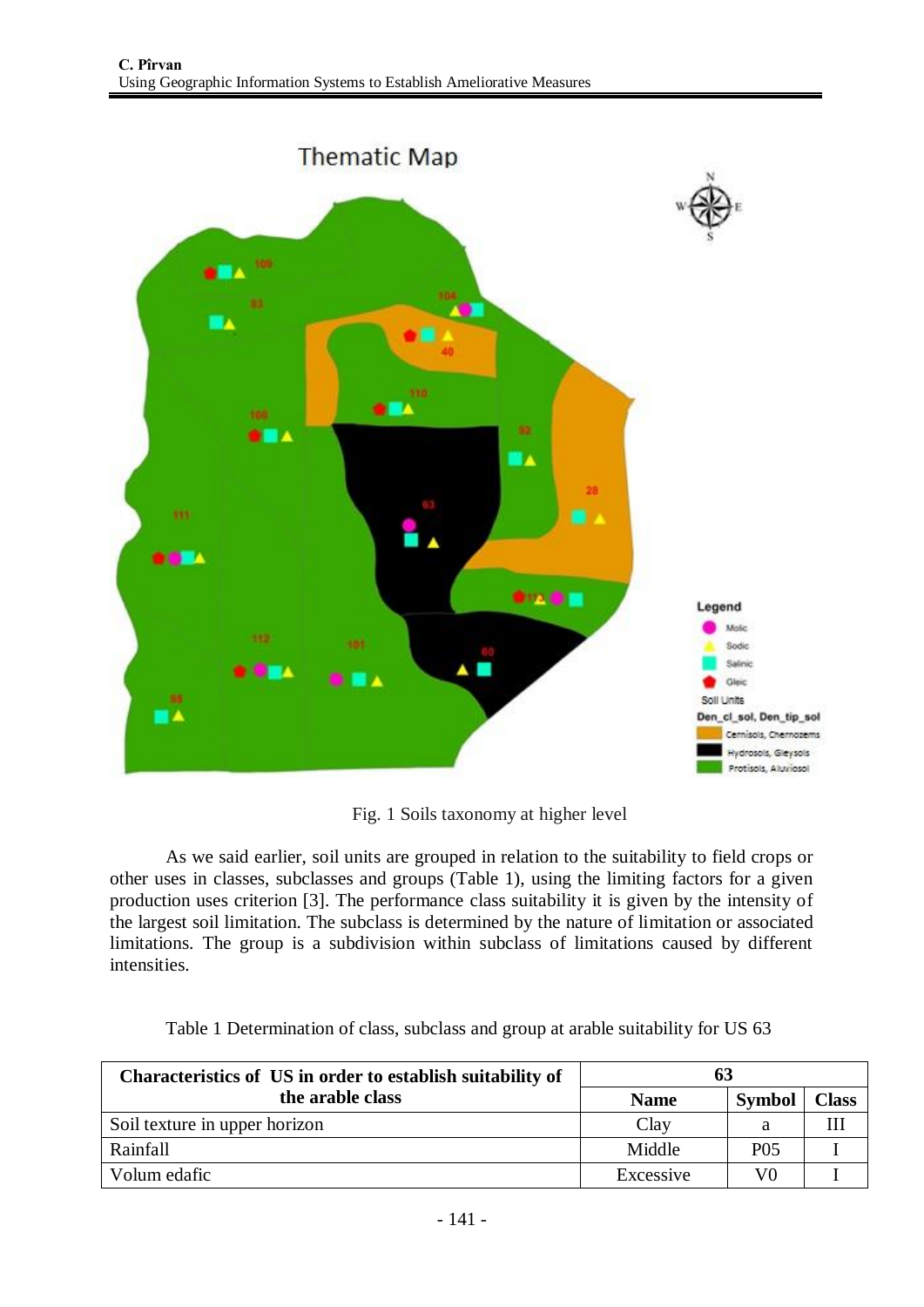|                                                                  |                      | Degree of salinization ((irrigated land) | Moderate          | S <sub>3</sub> | III       |  |
|------------------------------------------------------------------|----------------------|------------------------------------------|-------------------|----------------|-----------|--|
| Soil salinization                                                |                      | Degree of sodicity (irrigated land)      | Moderate          | A <sub>3</sub> | III       |  |
| Acidity                                                          |                      | Slightly alkaline                        | A07               |                |           |  |
| Degree of settling                                               |                      |                                          | Powerful settling | t6             | $\rm III$ |  |
| Anthropogenic degradation                                        |                      |                                          | Unpolluted        | $\overline{0}$ | I         |  |
| Coverage of terrain with rocks and boulders                      |                      |                                          | Not the case      |                | I         |  |
| The average annual temperature                                   |                      |                                          | Verty high        | <b>T11</b>     | I         |  |
| Slope                                                            |                      |                                          | Horizontally      | <b>P01</b>     | I         |  |
|                                                                  | <b>Risk</b>          |                                          | Absent            |                | I         |  |
| Surface erosion                                                  |                      | Degree of damage to the land surface     | Absent            | e00            | I         |  |
| Degrees of erosion in depth                                      |                      | Absent                                   | r00               | I              |           |  |
| Landslide                                                        |                      | Absent                                   | f00               | I              |           |  |
| The degree of unevenness of the territory                        |                      | Uniform                                  | U <sub>0</sub>    | $\mathbf I$    |           |  |
|                                                                  |                      |                                          | territories       |                |           |  |
|                                                                  |                      | The depth of the                         | Verry small       | Q <sub>3</sub> | III       |  |
|                                                                  |                      | groundwater level                        |                   |                |           |  |
| Excess moisture                                                  | Underground<br>water | Lateral drainage of<br>groundwater       | Moderate          | M              |           |  |
|                                                                  |                      | The degree of soil                       | Excessive         | G <sub>6</sub> | V         |  |
|                                                                  |                      | gleyzation                               | gleyied           |                |           |  |
|                                                                  | Surface              | The intensity of excess                  | Absent            |                | I         |  |
|                                                                  | water                | moisture                                 |                   |                |           |  |
| Excess moisture infiltration into the soil from the side, on the |                      | Absent                                   | 11                | I              |           |  |
| mountains                                                        |                      |                                          |                   |                |           |  |
| Floodability                                                     |                      | Unflooded                                |                   | I              |           |  |

Subgroups of suitability are subdivisions within groups, differentiated by soil and terrain characteristics, which establishes the choice for improvement solutions and crop technologies (Fig. 2).

|                          |                  |                  |     |                           |              |              |                                                                                          |                |                |                                                                                      |            |                |                                  | Costineia - ArcMap |                |                |           |                                              |  |
|--------------------------|------------------|------------------|-----|---------------------------|--------------|--------------|------------------------------------------------------------------------------------------|----------------|----------------|--------------------------------------------------------------------------------------|------------|----------------|----------------------------------|--------------------|----------------|----------------|-----------|----------------------------------------------|--|
|                          | File             |                  |     |                           |              |              | Edit View Bookmarks Insert Selection Geoprocessing Customize Windows Help                |                |                |                                                                                      |            |                |                                  |                    |                |                |           |                                              |  |
|                          |                  |                  |     | HDBBBI % ® ® x l > @ I◆ + |              |              |                                                                                          |                |                | ◡│ <mark>⋉</mark> │⊞Q5●⊡)∼ <sub>,</sub> ;QQ∜O ;;;; ←)│\$·□│ <mark>∖</mark>  ●∥®∥ Аå. |            |                |                                  |                    |                |                |           |                                              |  |
|                          |                  |                  |     |                           |              |              | :@@@@@@@@@@@@@@ <sub>@@</sub> ;//4J-/4  2  >  }P_ # 2  \$  D_ ;Editor+  ▶ \ //4+ \  \1}+ |                |                |                                                                                      |            |                |                                  |                    |                |                |           |                                              |  |
| <b>Table</b>             |                  |                  |     |                           |              |              |                                                                                          |                |                |                                                                                      |            |                |                                  |                    |                |                |           |                                              |  |
| 图 ·   雷 ·   雷 函 図 函 ×    |                  |                  |     |                           |              |              |                                                                                          |                |                |                                                                                      |            |                |                                  |                    |                |                |           |                                              |  |
| caraceristici us subrupa |                  |                  |     |                           |              |              |                                                                                          |                |                |                                                                                      |            |                |                                  |                    |                |                |           |                                              |  |
|                          | <b>OBJECTID*</b> |                  | US* | <b>DEN textur SBL</b>     |              | <b>SGI</b>   | <b>DEN</b> salinizare sq                                                                 | <b>SBL</b>     |                | SG DEN sodicizare s                                                                  | <b>SBL</b> | <b>SG</b>      | <b>DEN</b> gosime                | <b>DEN humus</b>   | <b>SBL</b>     |                | SGR DEN a | <b>CLS SCLS GR SGR</b>                       |  |
|                          |                  |                  |     | 28 Mijlocie               | m            | m            | Salinizat moderat                                                                        | s3             | s3             | Sodicizat slab                                                                       | a2         | a2             | <b>Extrem de profund</b>         | <b>Moderata</b>    | h2             | h2             |           | Absen US 28 IICZ S3 - m s3 a2 h2             |  |
|                          |                  | 5.               |     | 88 Fina                   |              |              | Salinizat moderat                                                                        | s <sub>3</sub> | s <sub>3</sub> | Sodicizat slab                                                                       | a2         |                | a2 Extrem de profund             | Moderata           | h2             | h2             |           | Absen US 88 IIAS S3 C2 W2 - f s3 a2 h2       |  |
|                          |                  | 6                |     | 92 Mijlocie               | m            | m            | Salinizat slab                                                                           | s2             |                | s2 Sodicizat slab                                                                    | a2         | a2             | <b>Extrem de profund</b>         | Moderata           | h2             | h2             |           | Absen US 92 IAS S2 - m s2 a2 h2              |  |
|                          |                  | $\overline{7}$   |     | 93 Mijlocie               | $\mathbf{m}$ | m            | Salinizat slab                                                                           | s2             | s2             | Sodicizat slab                                                                       | a2         | <b>a2</b>      | <b>Extrem de profund</b>         | Moderata           | h2             | h2             |           | Absen US 93 IAS S2 W2 - m s2 a2 h2           |  |
|                          |                  | 10 <sup>°</sup>  |     | 108 Mijlocie              | $\mathbf{m}$ | m            | Salinizat moderat                                                                        | s3             | s3             | Sodicizat slab                                                                       | a2         |                | a2 Extrem de profund             | Moderata           | h2             | h2             |           | Absen US 108 IIAS S3 W2 - m s3 a2 h2         |  |
|                          |                  | 11               |     | 109 Mijlocie              | $\mathbf{m}$ | $\mathbf{m}$ | Salinizat slab                                                                           | s2             | 82             | Sodicizat slab                                                                       | a2         | a2             | <b>Extrem de profund</b>         | <b>Moderata</b>    | h2             | h2             |           | Absen US 109 IIAS Q3 S2 W2 - m s2 a2 h2      |  |
|                          |                  | 12 <sup>2</sup>  |     | 110 Milocie               | $\mathbf{m}$ | m            | Salinizat moderat                                                                        | s3             | s3             | Sodicizat moderat                                                                    | a3         |                | a3 Extrem de profund             | <b>Moderata</b>    | h2             | h2             |           | Absen US 110 IIAS S3 Q2 W2 - m s3 a3 h2      |  |
|                          |                  | 15 <sub>15</sub> |     | 113 Mijlocie              | $\mathbf{m}$ | m            | Salinizat moderat                                                                        | s3             | s3             | Sodicizat moderat                                                                    | <b>a3</b>  | а3.            | <b>Extrem de profund</b>         | <b>Moderata</b>    | h2             | h2             |           | Absen US 113 IIAS S3 Q2 - m s3 a3 h2         |  |
|                          |                  | 8                |     | 101   Fina                |              |              | Salinizat moderat                                                                        | s <sub>3</sub> | s3             | Sodicizat slab                                                                       | a2         |                | a2 Extrem de profund   Mare      |                    | h3             | h3             |           | Absen   US 101 IIIAS S3 C2 W2 - fs3 a2 h3    |  |
|                          |                  | 9 <sup>°</sup>   |     | 104   Fina                |              |              | Salinizat moderat                                                                        | s3             | s3             | Sodicizat moderat                                                                    | a3         |                | a3 Extrem de profund   Mare      |                    | $h3$           | h3             |           | Absen   US 104 IIIAS S3 C2 W2 - fs3 a3 h3    |  |
|                          |                  | $\overline{2}$   |     | 40   Fina                 |              |              | Salinizat moderat                                                                        | s3             | s3             | Sodicizat moderat                                                                    | a3         | a3             | <b>Extrem de profund</b>         | <b>Foarte mare</b> | h4             | h <sub>4</sub> |           | Absen US 40 ICZ C2 S2 Q2 - f s3 a3 h4        |  |
|                          |                  | 3                |     | 60 Fina                   |              |              | Salinizat moderat                                                                        | s3             | s3             | Sodicizat moderat                                                                    | a3         | a3             | <b>Extrem de profund</b>         | <b>Foarte mare</b> | h <sub>4</sub> | h <sub>4</sub> |           | Absen US 60 IVGS Q4 S3 C2 T2 - f s3 a3 h4    |  |
|                          |                  |                  |     | 63 Fina                   |              |              | Salinizat moderat                                                                        | s3             | s3             | Sodicizat moderat                                                                    | a3         | a <sub>3</sub> | <b>Extrem de profund</b>         | Foarte mare        | h4             | h4             |           | Absen US 63 VGS Q5 C3 S3 T3 - f s3 a3 h4     |  |
|                          |                  | 13 <sub>1</sub>  |     | 111 Mijlocie              | $\mathbf{m}$ | m            | Salinizat slab                                                                           | s2             | s2             | Sodicizat slab                                                                       | a2         |                | a2 Extrem de profund             | Foarte mare        | h4             | h4             |           | Absen US 111 IAS S2 Q2 W2 - m s2 a2 h4       |  |
|                          |                  | 14               |     | 112 Fina                  |              |              | Salinizat moderat                                                                        | 83             |                | s3 Sodicizat moderat                                                                 | a3         |                | a3 Extrem de profund Foarte mare |                    | h4             | <b>h4</b>      |           | Absen   US 112 IIAS C3 S3 T3 Q2 W2 - f s3 a3 |  |

Fig. 2 Determination of arable suitability subgroup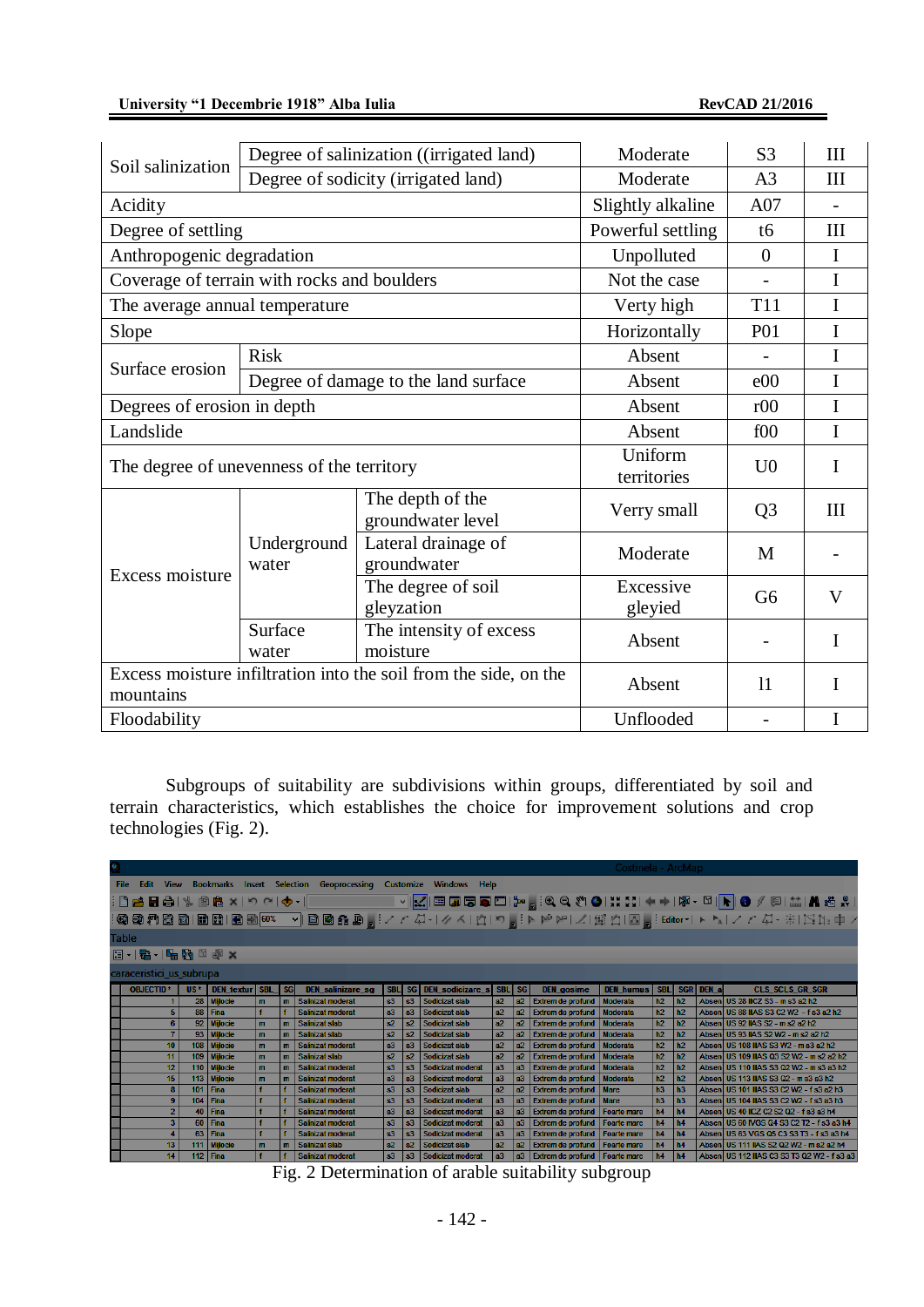For the 15 soil units from the study perimeter were determined the arable suitability categories [2], which are shown in fig. 3.



Fig. 3 Arable suitability classes of analyzed soils

Soils limitations and shortcomings are given by analysis of suitability categories and are presented in fig. 4.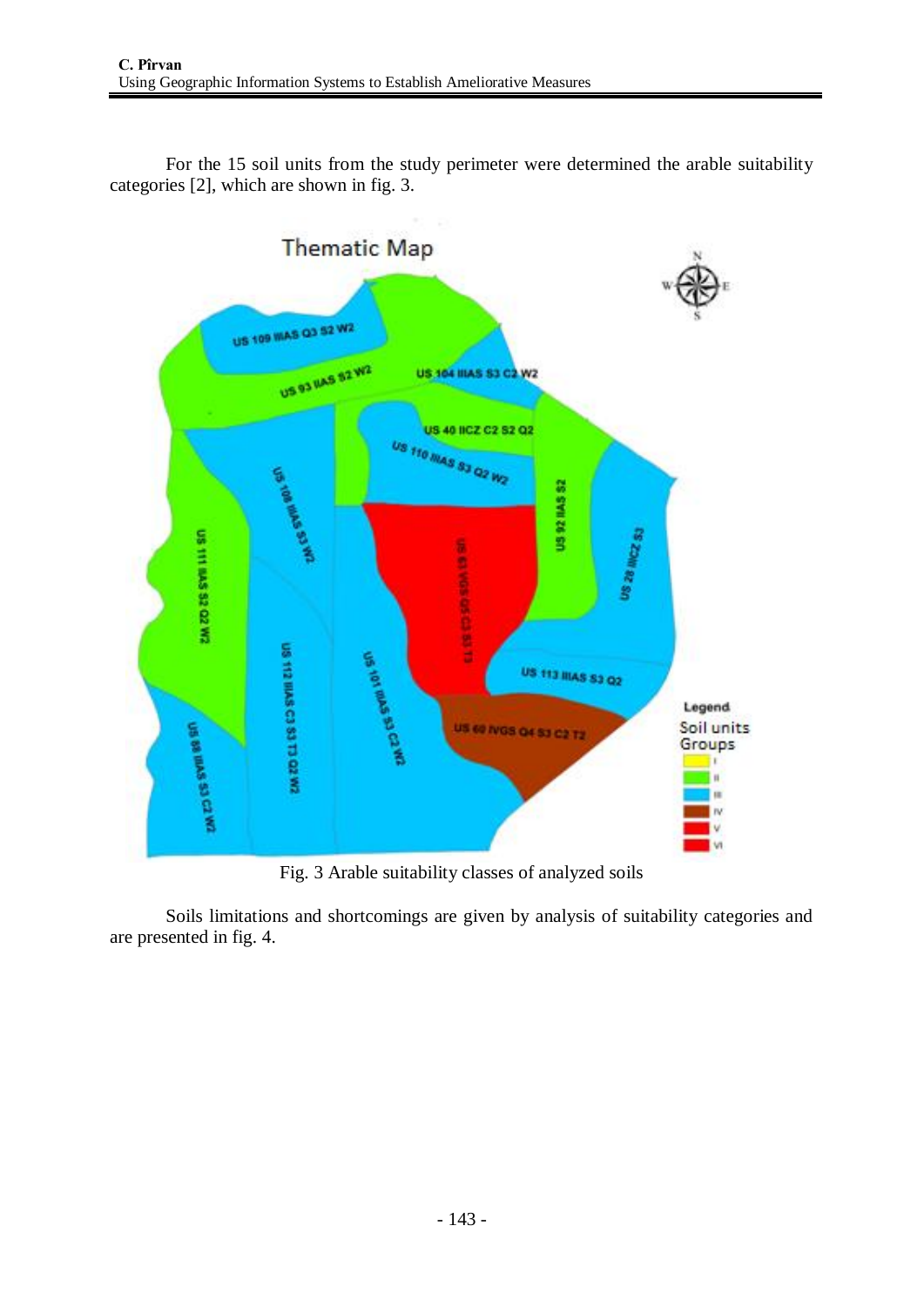

Fig. 4 Terrains limitations and weaknesses

These limitations or deficiencies associated to the terrains have different intensity levels. Fig. 5 presents a database query after limiting the terrains due to salinisation, i.e. after moderate salinisation level.

|                      |                          |                                                                                                                            | Costinela - ArcMap                                                                                                                                                                                                                                                            |
|----------------------|--------------------------|----------------------------------------------------------------------------------------------------------------------------|-------------------------------------------------------------------------------------------------------------------------------------------------------------------------------------------------------------------------------------------------------------------------------|
|                      |                          | File Edit View Bookmarks Insert Selection Geoprocessing Customize Windows Help                                             |                                                                                                                                                                                                                                                                               |
|                      |                          | ░D▅B▅▏▚® à×▏ゥぺ▏◆・▏▁▁▁▁▁▁░ <mark>░</mark> ▏█G55G□¦⊁,░QQ{`O}¦¦{QQ{*}}\$`{\$`¤│ <mark>\`</mark>  ❶〃® 益 A}5}{S!55 <sub>5</sub> |                                                                                                                                                                                                                                                                               |
|                      |                          |                                                                                                                            | $\ \mathbf{Q}\otimes\mathbf{P}\otimes\mathbf{B}\otimes\mathbf{B}\otimes\mathbf{B}\otimes\mathbf{B}\otimes\mathbf{B}\otimes\mathbf{B}\otimes\mathbf{B}\otimes\mathbf{B}\otimes\mathbf{B}\otimes\mathbf{B}\otimes\mathbf{B}\otimes\mathbf{B}\otimes\mathbf{B}\otimes\mathbf{B}$ |
|                      | <b>Table Of Contents</b> | $4 \times$                                                                                                                 |                                                                                                                                                                                                                                                                               |
| $\frac{1}{\sqrt{2}}$ |                          | <b>Layer Properties</b>                                                                                                    |                                                                                                                                                                                                                                                                               |
|                      | General Source Sele      | Time   HTML Popup<br><b>Query Builder</b>                                                                                  |                                                                                                                                                                                                                                                                               |
|                      | <b>Definition Query:</b> | "Unitati de sol.OBJECTID"                                                                                                  |                                                                                                                                                                                                                                                                               |
|                      | Timitari val numerice.   | "Unitati_de_sol.US_DENUMIR"                                                                                                |                                                                                                                                                                                                                                                                               |
|                      |                          | "Unitati de sol. Textura in"<br>"Unitati de sol.Shape Length"                                                              |                                                                                                                                                                                                                                                                               |
|                      |                          | "Unitati_de_sol.Shape_Area"                                                                                                |                                                                                                                                                                                                                                                                               |
|                      |                          | Like<br>$\leftrightarrow$                                                                                                  |                                                                                                                                                                                                                                                                               |
|                      |                          | And<br>$\geq$ =                                                                                                            |                                                                                                                                                                                                                                                                               |
|                      |                          | $\alpha$<br>$\leq$ =                                                                                                       |                                                                                                                                                                                                                                                                               |
|                      |                          | $\vert 0 \vert$<br>Not<br>$\mathbf{z}$                                                                                     |                                                                                                                                                                                                                                                                               |
|                      | Query Builder.           | Get Unique Values Go To:<br>$\mathbf{ls}$                                                                                  |                                                                                                                                                                                                                                                                               |
|                      |                          | SELECT * FROM                                                                                                              |                                                                                                                                                                                                                                                                               |
|                      |                          | "limitari_val_numerice.csv.Saraturare"=Moderat                                                                             | 恩                                                                                                                                                                                                                                                                             |
|                      |                          |                                                                                                                            |                                                                                                                                                                                                                                                                               |
|                      |                          |                                                                                                                            |                                                                                                                                                                                                                                                                               |
|                      |                          | <b>Verify</b><br><b>Help</b><br>Save<br>Clear<br>Load                                                                      |                                                                                                                                                                                                                                                                               |
|                      |                          |                                                                                                                            | 113                                                                                                                                                                                                                                                                           |
|                      |                          | Cancel<br><b>OK</b>                                                                                                        | 麦<br>â                                                                                                                                                                                                                                                                        |
|                      |                          | Cancel<br>OK<br>Apply                                                                                                      | 60                                                                                                                                                                                                                                                                            |
|                      |                          |                                                                                                                            | 昙                                                                                                                                                                                                                                                                             |
|                      |                          |                                                                                                                            | Legenda                                                                                                                                                                                                                                                                       |
|                      |                          |                                                                                                                            | Unitati de sol<br>Untat_de_sol                                                                                                                                                                                                                                                |

Fig. 5 Thematic map with moderate salinisation level Also, a query is made by the intensity given by the ground water limitation in Fig. 6.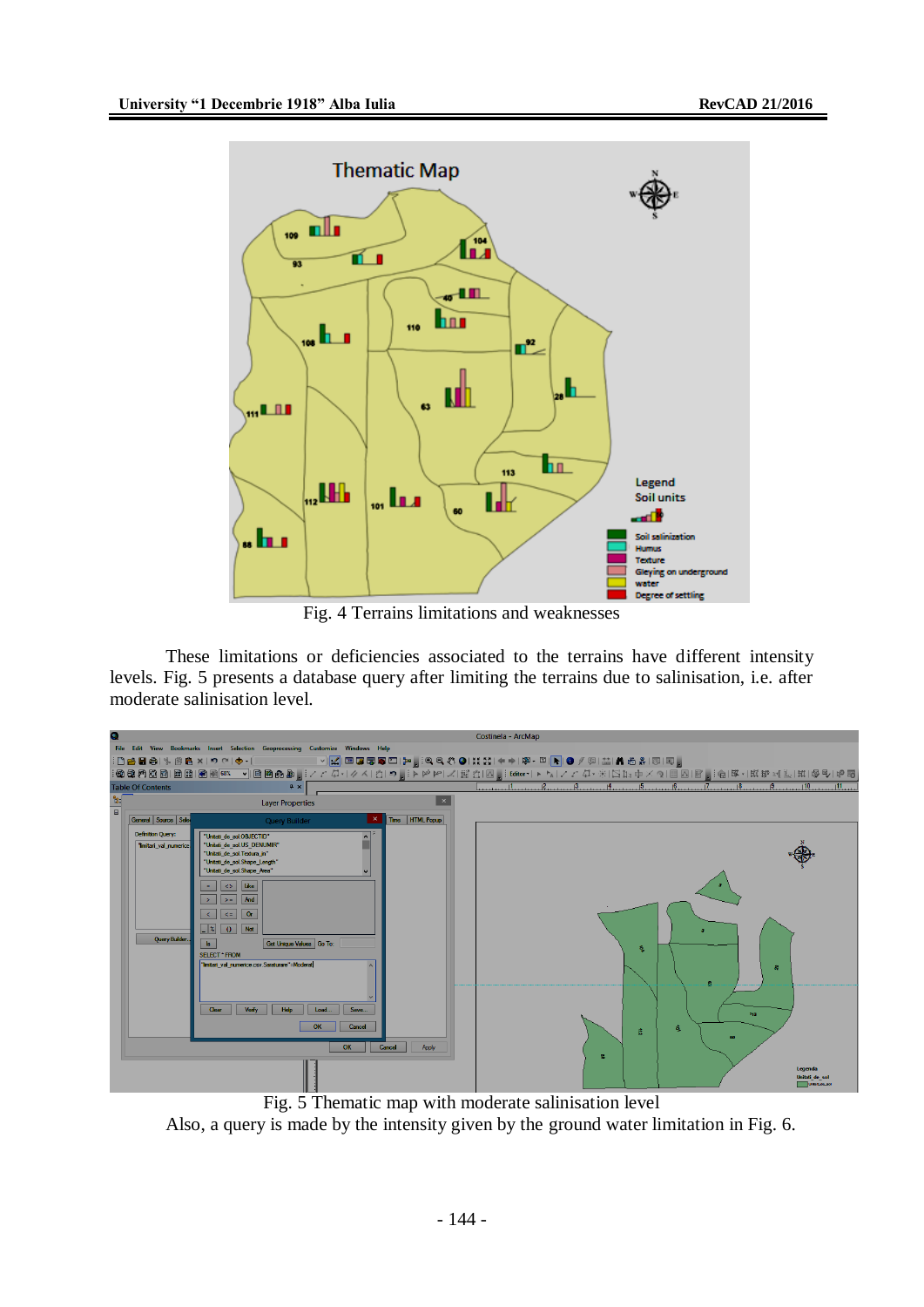

Fig. 6 Groundwater level intensity

Subject to the terrains limitations and shortcomings are recommended mitigation measures that can be used in order to increase productivity. Naturally, different intensities of these limitations lead to different intervention needs on the terrains.

Thus, on salty soils, it is recommended to wash the salts with irrigation works and on the terrains affected by excess moisture from the surface, gleyzation and groundwater level are recommended drainage works.

On the soil units that are strong, moderate or weak compacted, deep loosening is required and on soil units of which humus reserve is less than 160 t/ha ameliorative fertilization is necessary (Fig. 7).

## **4. Conclusions**

From the perspective of economic development of a geographical area, a soil analysis is required, seen both as a means of agriculture production and also as a natural resource whose regeneration is conditioned by the use.

Terrains limitations or restrictions are properties that reduce the use of terrains for a particular crop or use and are given by the nature and intensity of the restrictive factor or factors. To improve some physical, chemical or biological properties of soils one can intervene by improvement works (land improvement works or agricultural-pedological improvement works). Intervention, however, requires careful consideration of all related soil properties.